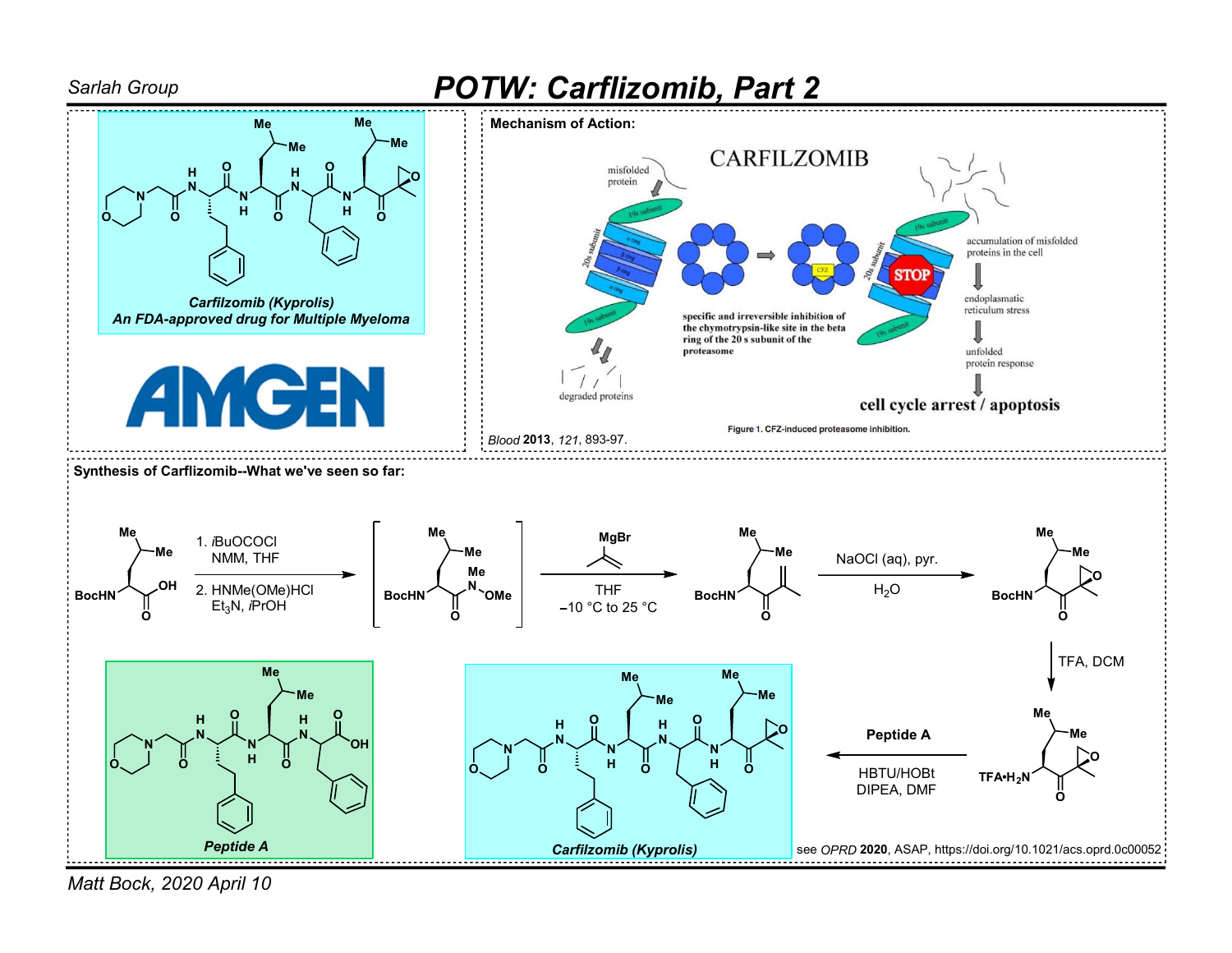## Sarlah Group **POTW: Carflizomib, Part 2**



Matt Bock, 2020 April 10